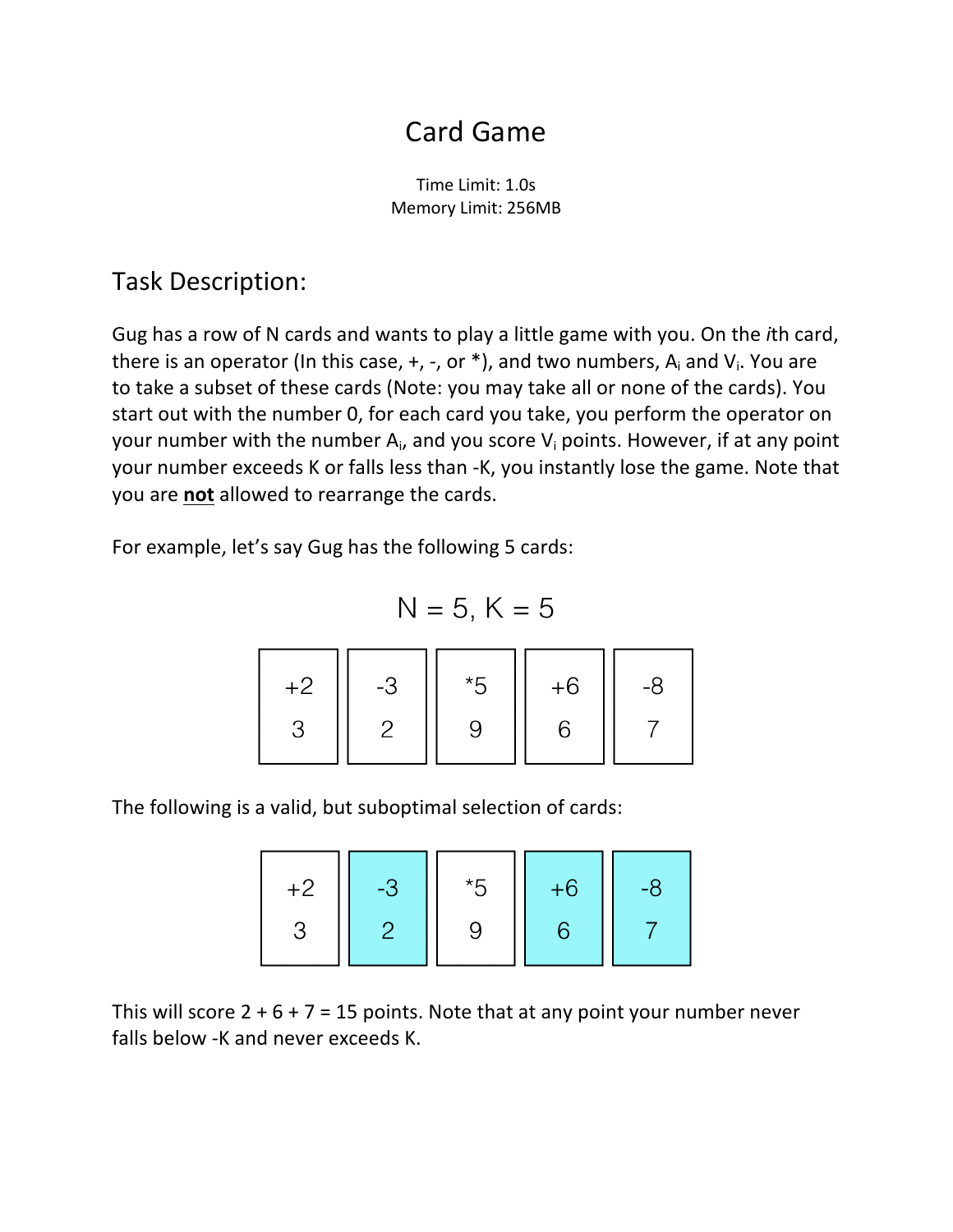The following is an invalid selection of cards:

Notice that even though your number ends with 2 ( $2*5-8$ ), during the game your number reaches 10 ( $2*5$ ) and hence is an invalid selection.

The following is the optimal selection of cards:

| 421 | 437 | $*5$ | $+6$ | -8 |
|-----|-----|------|------|----|
|     |     |      |      |    |

You will score  $3+2+9+6 = 20$  points. Note that order of operations is processed from left to right. Your number is calculated as  $0+2=2$ ,  $2-3=-1$ ,  $-1*5=-5$ ,  $-5+6=1$ .

Given the list of N cards, find the maximum score you can achieve!

#### Input

The first line will contain two integers: N and K.

The next N lines will contain a character followed by two integers, describing the operator,  $A_i$ , and  $V_i$  respectively. The character will only be '+', '-', or '\*'. Refer to sample inputs for more details.

#### **Output**

Output one integer, depicting the maximum score you can achieve.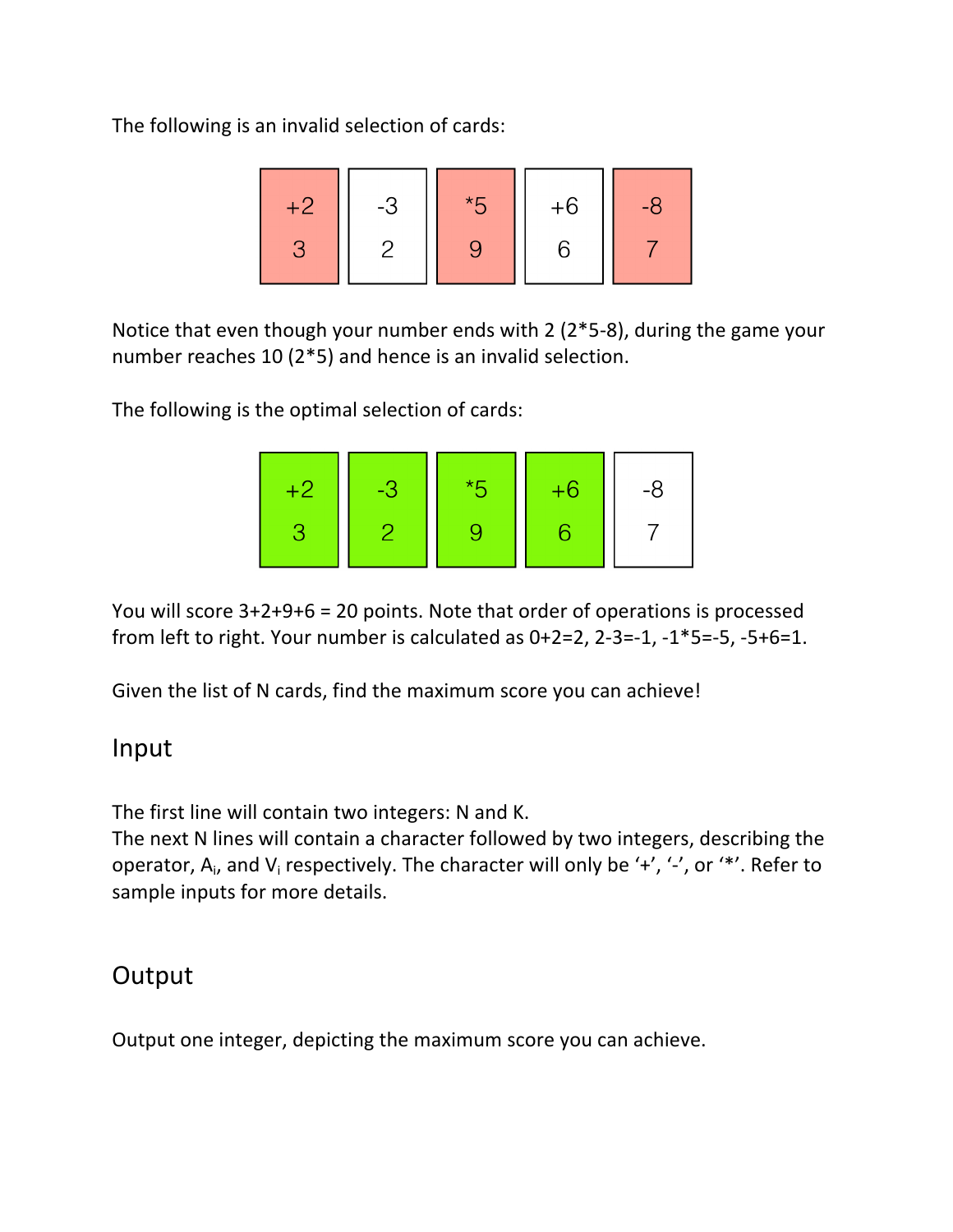## Subtasks:

| <b>Subtask</b>                                           | Score | <b>Bounds</b>               | Additional information          |  |  |
|----------------------------------------------------------|-------|-----------------------------|---------------------------------|--|--|
|                                                          | 50    | $A_i > 0$                   | Only the + operator will appear |  |  |
| $\overline{2}$                                           | 30    | $0 < A_i$ , $V_i \le 1,000$ |                                 |  |  |
| 3                                                        | 20    |                             | No additional constraints       |  |  |
| For all subtasks:                                        |       |                             |                                 |  |  |
| $1 \le N$ , $K \le 1,000 -10^9 \le A_i$ , $V_i \le 10^9$ |       |                             |                                 |  |  |

## Sample Input 1

5 5  $+23$  $-32$  $*59$  $+ 66$ - 8 7

## Sample Output 1

20

## Sample Explanation 1

This sample was illustrated above. Notice that this sample does not satisfy subtask 1.